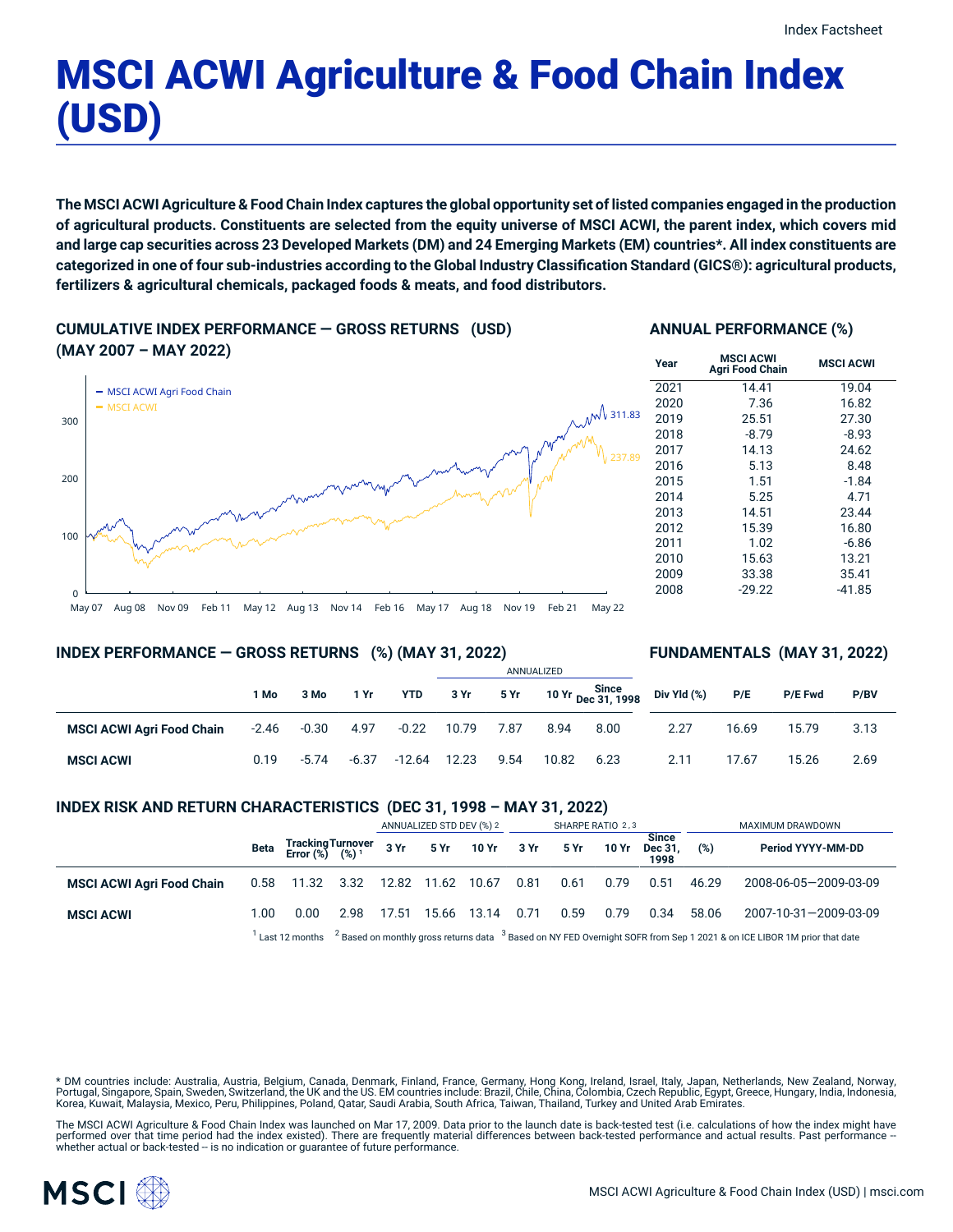#### **INDEX CHARACTERISTICS**

|                     | <b>MSCI ACWI</b><br><b>Agri Food Chain</b> | <b>MSCI ACWI</b> |  |  |  |  |  |
|---------------------|--------------------------------------------|------------------|--|--|--|--|--|
| Number of           | 104                                        | 2.933            |  |  |  |  |  |
| <b>Constituents</b> |                                            |                  |  |  |  |  |  |
|                     | Weight (%)                                 |                  |  |  |  |  |  |
| Largest             | 26.69                                      | 4.02             |  |  |  |  |  |
| <b>Smallest</b>     | 0.01                                       | 0.00             |  |  |  |  |  |
| Average             | 0.96                                       | 0.03             |  |  |  |  |  |
| <b>Median</b>       | 0.28                                       | 0.01             |  |  |  |  |  |

|                          | Country   | Index<br>$Wt.$ $(\%)$ | Parent<br><b>Index</b><br>$Wt.$ $(\%)$ | <b>Sector</b>       |
|--------------------------|-----------|-----------------------|----------------------------------------|---------------------|
| <b>NESTLE</b>            | <b>CH</b> | 26.69                 | 0.57                                   | <b>Cons Staples</b> |
| MONDELEZ INTERNATIONAL A | US        | 6.89                  | 0.15                                   | <b>Cons Staples</b> |
| <b>NUTRIEN</b>           | CA        | 4.33                  | 0.09                                   | <b>Materials</b>    |
| ARCHER-DANIELS-MIDLAND   | US        | 3.95                  | 0.08                                   | <b>Cons Staples</b> |
| CORTEVA                  | US        | 3.55                  | 0.08                                   | <b>Materials</b>    |
| <b>SYSCO CORP</b>        | US        | 3.35                  | 0.07                                   | <b>Cons Staples</b> |
| <b>GENERAL MILLS</b>     | US        | 3.29                  | 0.07                                   | <b>Cons Staples</b> |
| <b>DANONE</b>            | <b>FR</b> | 2.97                  | 0.06                                   | <b>Cons Staples</b> |
| <b>HERSHEY CO (THE)</b>  | US        | 2.39                  | 0.05                                   | <b>Cons Staples</b> |
| <b>TYSON FOODS A</b>     | US        | 2.05                  | 0.04                                   | <b>Cons Staples</b> |
| Total                    |           | 59.45                 | 1.26                                   |                     |

**TOP 10 CONSTITUENTS**

# **FACTORS - KEY EXPOSURES THAT DRIVE RISK AND RETURN MSCI FACTOR BOX**



# **SUB-INDUSTRY WEIGHTS**



# **MSCI FaCS**



Neutral factor exposure (FaCS = 0) represents MSCI ACWI IMI.

# **COUNTRY WEIGHTS**